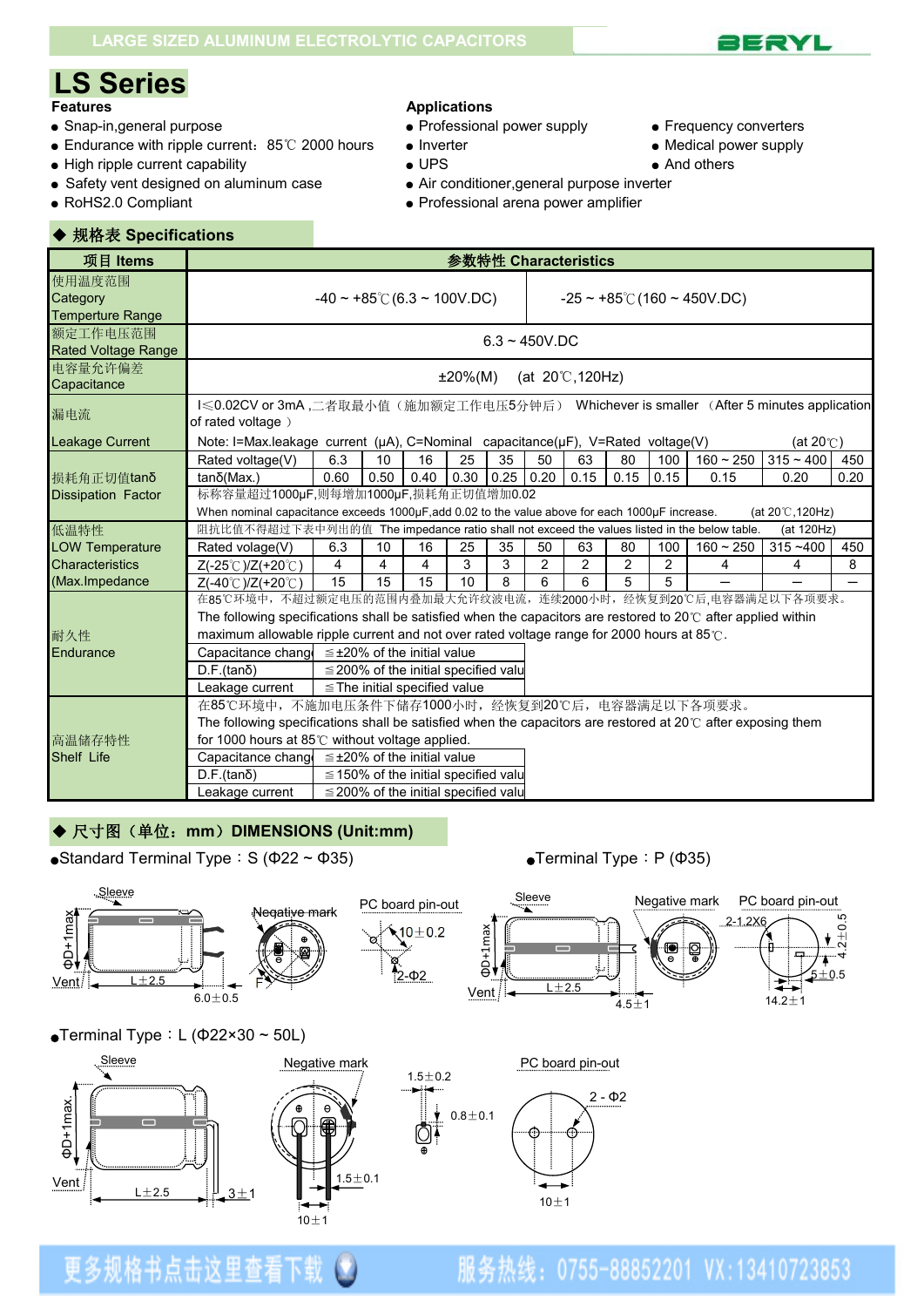

### ◆ 纹波电流补正系数 **Rated Ripple Current Coefficient**

#### ● 频率系数 **Frequency Coefficient**

| Frequency(Hz)  | 50   | 120 | 300  | 1k   | 10 <sub>k</sub> | 50 <sub>k</sub> |
|----------------|------|-----|------|------|-----------------|-----------------|
| $6.3 \sim 50V$ | 0.95 | 1.0 | 1.03 | 1.05 | 1.08            | 1.08            |
| $63 \sim 100V$ | 0.92 | 1.0 | 1.07 | 1.13 | 1.19            | 1.20            |
| $160 - 250$ V  | 0.81 | 1.0 | 1.17 | 1.32 | 1.45            | 1.50            |
| $315 - 450$ V  | 0.77 | 1.0 | .16  | 1.30 | 1.41            | 1.43            |

#### ◆ 标准品一览表**Standard Ratings**

| WV(V)<br>Cap.(uF) |                        | 6.3(0J)                  |                        |                        |                        | 10(1A)                                                                                                            |                        |                        | 16(1C)                 |                        |                        |                        |  |
|-------------------|------------------------|--------------------------|------------------------|------------------------|------------------------|-------------------------------------------------------------------------------------------------------------------|------------------------|------------------------|------------------------|------------------------|------------------------|------------------------|--|
| 8,200             |                        |                          |                        |                        |                        |                                                                                                                   |                        |                        | $22 \times 25$<br>2.51 |                        |                        |                        |  |
| 10,000            |                        |                          |                        |                        |                        |                                                                                                                   |                        |                        | $22 \times 25$<br>2.77 |                        |                        |                        |  |
| 12,000            |                        |                          |                        |                        | $22 \times 25$<br>2.39 |                                                                                                                   |                        |                        | $22 \times 30$<br>2.86 | $25 \times 25$<br>2.95 |                        |                        |  |
| 15,000            | $22 \times 25$<br>2.44 |                          |                        |                        | $22 \times 30$<br>2.76 | $25 \times 25$<br>2.77                                                                                            |                        |                        | $22 \times 35$<br>3.29 | $25 \times 30$<br>3.46 | $30 \times 25$<br>3.66 |                        |  |
| 18,000            | $22 \times 30$<br>2.67 | $25 \times 25$<br>2.70   |                        |                        | 22×35<br>3.12          | $25\times25$<br>3.04                                                                                              |                        |                        | 22×40<br>3.72          | $25 \times 35$<br>3.98 | $30 \times 25$<br>4.00 |                        |  |
| 22,000            | $22 \times 30$<br>3.06 | $25.4 \times 25$<br>3.07 |                        |                        | $22 \times 40$<br>3.55 | $25 \times 30$<br>3.48                                                                                            | $30\times25$<br>3.53   |                        | $22\times50$<br>4.37   | $25 \times 40$<br>4.26 | $30 \times 30$<br>4.21 | $35 \times 25$<br>4.15 |  |
| 27,000            | $22 \times 35$<br>3.49 | 25×30<br>3.52            | $30 \times 25$<br>3.57 |                        | 22×45<br>4.04          | $25 \times 35$<br>3.98                                                                                            | $30 \times 30$<br>3.73 | $35\times25$<br>3.73   |                        | $25 \times 45$<br>4.72 | $30 \times 35$<br>4.82 | 35×30<br>4.65          |  |
| 33,000            | $22 \times 40$<br>3.97 | $25 \times 35$<br>4.02   | $30 \times 25$<br>3.95 |                        | $22 \times 50$<br>4.58 | $25 \times 40$<br>4.54                                                                                            | $30 \times 30$<br>4.13 | $35 \times 25$<br>4.13 |                        | $25 \times 50$<br>5.33 | $30 \times 40$<br>5.36 | $35 \times 30$<br>5.15 |  |
| 39,000            | $22\times50$<br>4.55   | $25\times40$<br>4.50     | $30 \times 30$<br>4.45 | $35 \times 25$<br>4.51 |                        | $25 \times 45$<br>5.08                                                                                            | $30 \times 35$<br>5.05 | $35\times30$<br>4.80   |                        |                        | $30\times 45$<br>6.01  | $35 \times 35$<br>5.95 |  |
| 47,000            |                        | $25 \times 45$<br>5.09   | $30 \times 35$<br>5.06 | $35 \times 30$<br>5.01 |                        | $25 \times 50$<br>5.73                                                                                            | $30 \times 40$<br>5.72 | $35 \times 30$<br>5.27 |                        |                        | $30 \times 50$<br>6.79 | $35\times40$<br>6.76   |  |
| 56,000            |                        | $25 \times 50$<br>5.71   | $30 \times 40$<br>5.70 | $35 \times 30$<br>5.77 |                        |                                                                                                                   | $30 \times 45$<br>6.44 | $35 \times 35$<br>6.38 |                        |                        |                        | 35×45<br>7.62          |  |
| 68,000            |                        |                          | $30 \times 45$<br>6.48 | $35 \times 35$<br>6.42 |                        |                                                                                                                   | $30 \times 50$<br>7.27 | 35×40<br>7.27          |                        |                        |                        | $35 \times 50$<br>8.63 |  |
| 82,000            |                        |                          | $30 \times 50$<br>7.32 | $35\times40$<br>7.29   |                        |                                                                                                                   |                        | $35 \times 50$<br>8.49 |                        |                        |                        |                        |  |
| 100,000           |                        |                          |                        | $35\times45$<br>8.31   |                        |                                                                                                                   |                        |                        |                        |                        |                        |                        |  |
| WV(V)             |                        |                          |                        |                        |                        |                                                                                                                   |                        |                        |                        |                        |                        |                        |  |
| Cap.(uF)          |                        | 25(1E)                   |                        |                        |                        | 35(1V)                                                                                                            |                        |                        |                        |                        | 50(1H)                 |                        |  |
| 2,200             |                        |                          |                        |                        |                        |                                                                                                                   |                        |                        | $22\times25$<br>1.91   |                        |                        |                        |  |
| 3,300             |                        |                          |                        |                        |                        |                                                                                                                   |                        |                        | $22 \times 30$<br>2.37 | $25\times25$<br>2.38   |                        |                        |  |
| 3,900             |                        |                          |                        |                        | $22 \times 25$<br>2.22 |                                                                                                                   |                        |                        | $22 \times 35$<br>2.65 | $25 \times 30$<br>2.68 | $30 \times 25$<br>2.55 |                        |  |
| 4,700             |                        |                          |                        |                        | $22 \times 30$<br>2.41 | $25 \times 25$<br>2.42                                                                                            |                        |                        | 22×40<br>2.99          | $25 \times 35$<br>3.03 | $30 \times 25$<br>2.81 |                        |  |
| 5,600             | $22\times25$<br>2.44   |                          |                        |                        | $22\times35$<br>2.75   | $25\times25$<br>2.64                                                                                              |                        |                        | 22×45<br>3.36          | $25\times35$<br>3.31   | $30 \times 30$<br>3.37 | $35\times25$<br>3.42   |  |
| 6,800             | $22 \times 30$<br>2.40 | $25\times25$<br>2.56     |                        |                        | 22×40<br>2.80          | $25 \times 30$<br>2.74                                                                                            | $30\times25$<br>2.97   |                        | $22\times50$<br>3.81   | 25×40<br>3.81          | $30 \times 35$<br>3.85 | $35 \times 30$<br>3.85 |  |
| 8,200             | $22\times35$<br>2.72   | $25\times25$<br>2.80     |                        |                        | $22 \times 45$<br>3.47 | $25 \times 35$<br>3.10                                                                                            | $30 \times 30$<br>3.13 | $35\times25$<br>2.73   |                        | 25×50<br>4.37          | $30 \times 40$<br>4.36 | $35\times30$<br>4.41   |  |
| 10,000            | 22×40<br>3.09          | $25 \times 30$<br>3.12   | $30\times25$<br>3.21   |                        | $22 \times 50$<br>3.57 | $25\times40$<br>3.53                                                                                              | $30 \times 30$<br>3.46 | $35 \times 25$<br>3.02 |                        |                        | $30 \times 45$<br>4.97 | 35×35<br>4.92          |  |
| 12,000            | $22 \times 45$<br>3.48 | $25 \times 35$<br>3.43   | $30 \times 30$<br>3.86 | $35 \times 25$<br>3.54 |                        | $25 \times 45$<br>3.98                                                                                            | $30\times35$<br>4.01   | $35 \times 30$<br>4.42 |                        |                        | $30 \times 50$<br>5.60 | $35\times40$<br>5.58   |  |
| 15,000            | $22\times50$<br>4.00   | $25 \times 40$<br>3.95   | 30×30<br>4.00          | $35 \times 25$<br>3.95 |                        | $25 \times 50$<br>4.54                                                                                            | $30\times40$<br>4.52   | $35 \times 35$<br>5.01 |                        |                        |                        | $35 \times 45$<br>6.44 |  |
| 18,000            |                        | $25 \times 45$<br>4.45   | 30×35<br>4.46          | $35\times30$<br>4.63   |                        |                                                                                                                   | $30\times 45$<br>4.71  | $35\times40$<br>5.54   |                        |                        |                        | $35 \times 50$<br>6.71 |  |
| 22,000            |                        | $25 \times 50$<br>5.02   | $30 \times 45$<br>5.21 | $35\times35$<br>5.16   |                        |                                                                                                                   | $30 \times 50$<br>5.33 | $35\times45$<br>6.04   |                        |                        |                        |                        |  |
| 27,000            |                        |                          | $30 \times 50$<br>5.94 | $35\times40$<br>5.92   |                        |                                                                                                                   |                        | $35 \times 50$<br>6.89 |                        |                        |                        |                        |  |
| 33,000            |                        |                          |                        | $35\times45$<br>6.75   | ◀                      | Case size: $\Phi D \times L$ (mm)                                                                                 |                        |                        |                        |                        |                        |                        |  |
| 39,000            |                        |                          |                        | $35\times50$           |                        | ← 外壳尺寸: 直径X长度(毫米)<br>Maximum allowable ripple current at 85°C/120Hz(A.r.m.s)<br>在85℃/120Hz下的最大允许纹波电流 (有效值, 单位: 安) |                        |                        |                        |                        |                        |                        |  |

※铝电解电容器由于在纹波电流叠加时自我发热 、温度上升而老化,中心温度每升温5℃寿命减少一半。要想保持长寿命请在使用过程中降低纹波电流 。

The endurance of capacitors is reduced with internal heating produced by ripple current at the rate of halving the lifetime with every 5℃ rise.When long life performance is required in actual use the rms ripple current has to be reduced.

服务热线: 0755-88852201 VX:13410723853

#### 更多规格书点击这里查看下载 u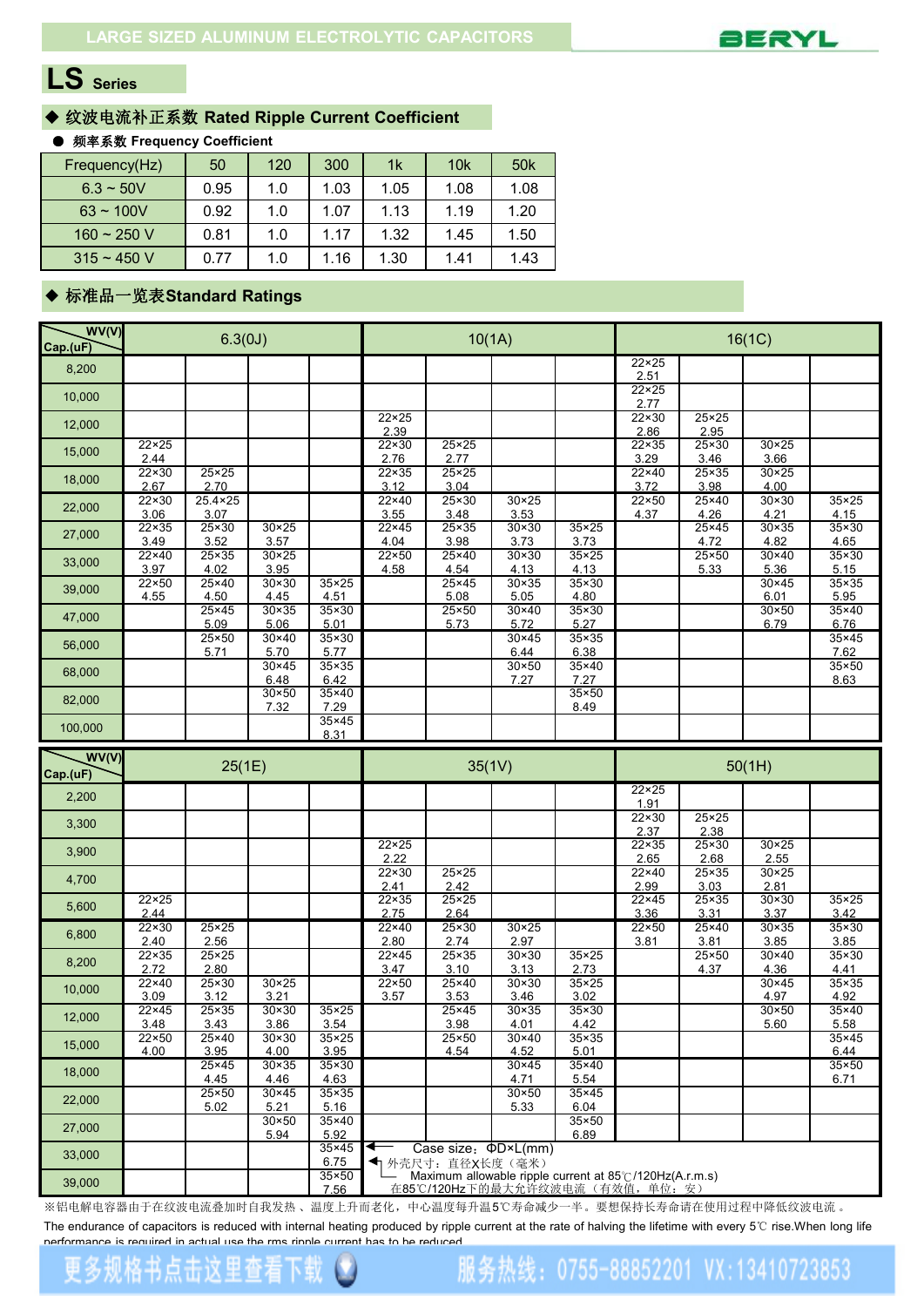

### ◆ 标准品一览表**Standard Ratings**

| WV(V)<br>Cap.(uF)                                                                                                          |                | 63(1J)         |                |                |                        |                | 80(1K)         |                |                       |                | 100(2A)<br>$30 \times 25$<br>2.46<br>$30 \times 25$<br>2.72<br>$30 \times 30$<br>35×25<br>3.14<br>3.09<br>$30 \times 35$<br>35×30<br>3.71<br>3.55<br>$30 \times 40$<br>35×30<br>4.05<br>4.05<br>35×35<br>$30 \times 45$ |              |  |  |  |
|----------------------------------------------------------------------------------------------------------------------------|----------------|----------------|----------------|----------------|------------------------|----------------|----------------|----------------|-----------------------|----------------|-------------------------------------------------------------------------------------------------------------------------------------------------------------------------------------------------------------------------|--------------|--|--|--|
|                                                                                                                            |                |                |                |                |                        |                |                |                | $22 \times 25$        |                |                                                                                                                                                                                                                         |              |  |  |  |
|                                                                                                                            |                |                |                |                |                        |                |                |                | 1.86                  |                |                                                                                                                                                                                                                         |              |  |  |  |
|                                                                                                                            |                |                |                |                | $22 \times 25$         |                |                |                | 22×30                 | $25 \times 25$ |                                                                                                                                                                                                                         |              |  |  |  |
|                                                                                                                            |                |                |                |                | 1.69                   |                |                |                | 2.09                  | 2.10           |                                                                                                                                                                                                                         |              |  |  |  |
|                                                                                                                            |                |                |                |                | $22 \times 25$         |                |                |                | $22 \times 35$        | $25 \times 30$ |                                                                                                                                                                                                                         |              |  |  |  |
|                                                                                                                            | $22 \times 25$ |                |                |                | 1.88<br>$22 \times 30$ | $25 \times 25$ |                |                | 2.41<br>$22\times 40$ | 2.43<br>25×35  |                                                                                                                                                                                                                         |              |  |  |  |
|                                                                                                                            |                |                |                |                |                        |                |                |                |                       |                |                                                                                                                                                                                                                         |              |  |  |  |
|                                                                                                                            | 1.82           |                |                |                | 2.14                   | 2.26           |                |                | 2.71                  | 2.75           |                                                                                                                                                                                                                         |              |  |  |  |
|                                                                                                                            | $22 \times 30$ | 25×25          |                |                | $22 \times 35$         | 25×30          | $30 \times 25$ |                | $22 \times 45$        | $25 \times 40$ |                                                                                                                                                                                                                         |              |  |  |  |
|                                                                                                                            | 2.31           | 2.30           |                |                | 2.44                   | 2.46           | 2.49           |                | 3.08                  | 3.13           |                                                                                                                                                                                                                         |              |  |  |  |
|                                                                                                                            | $22 \times 35$ | 25×25          |                |                | $22\times 40$          | 25×35          | $30 \times 25$ |                | 22×50                 | $25 \times 45$ |                                                                                                                                                                                                                         |              |  |  |  |
|                                                                                                                            | 2.40           | 2.40           |                |                | 2.78                   | 2.81           | 2.75           |                | 3.53                  | 3.57           |                                                                                                                                                                                                                         |              |  |  |  |
|                                                                                                                            | $22 \times 35$ | 25×30          | $30 \times 25$ |                | $22 \times 45$         | 25×40          | $30 \times 30$ | $35 \times 25$ |                       | $25 \times 50$ |                                                                                                                                                                                                                         |              |  |  |  |
|                                                                                                                            | 2.62           | 2.64           | 2.78           |                | 3.16                   | 3.21           | 3.17           | 3.21           |                       | 4.06           |                                                                                                                                                                                                                         |              |  |  |  |
|                                                                                                                            | $22 \times 40$ | 25×35          | $30 \times 30$ | 35×25          | $22 \times 50$         | $25 \times 45$ | 30×35          | $35 \times 25$ |                       |                |                                                                                                                                                                                                                         |              |  |  |  |
|                                                                                                                            | 2.93           | 2.97           | 3.00           | 3.00           | 3.52                   | 3.59           | 3.57           | 3.50           |                       |                | 4.54                                                                                                                                                                                                                    | 4.49         |  |  |  |
| 820<br>1,200<br>1,500<br>1,800<br>2,200<br>2,700<br>3,300<br>3,900<br>4,700<br>5,600<br>6,800<br>8,200<br>10,000<br>12,000 | $22 \times 50$ | 25×40          | $30 \times 30$ | 35×25          |                        | 25×50          | $30 \times 40$ | $35 \times 30$ |                       |                | $30 \times 50$                                                                                                                                                                                                          | 35×40        |  |  |  |
|                                                                                                                            | 3.39           | 3.36           | 3.32           | 3.36           |                        | 4.05           | 4.05           | 4.09           |                       |                | 5.13                                                                                                                                                                                                                    | 5.11         |  |  |  |
|                                                                                                                            |                | 25×45          | $30 \times 35$ | 35×30          |                        |                | 30×45          | $35 \times 35$ |                       |                |                                                                                                                                                                                                                         | 35×45        |  |  |  |
|                                                                                                                            |                | 3.77           | 3.75           | 3.76           |                        |                | 4.55           | 4.51           |                       |                |                                                                                                                                                                                                                         | 5.75         |  |  |  |
|                                                                                                                            |                | $25 \times 50$ | $30\times40$   | $35 \times 30$ |                        |                | $30 \times 50$ | 35×40          |                       |                |                                                                                                                                                                                                                         | $35\times50$ |  |  |  |
|                                                                                                                            |                | 4.27           | 4.27           | 4.15           |                        |                | 5.16           | 5.14           |                       |                |                                                                                                                                                                                                                         | 6.50         |  |  |  |
|                                                                                                                            |                |                | $30 \times 45$ | 35×35          |                        |                |                | $35 \times 45$ |                       |                |                                                                                                                                                                                                                         |              |  |  |  |
|                                                                                                                            |                |                | 4.83           | 4.79           |                        |                |                | 5.83           |                       |                |                                                                                                                                                                                                                         |              |  |  |  |
|                                                                                                                            |                |                | $30 \times 50$ | 35×40          |                        |                |                | 35×50          |                       |                |                                                                                                                                                                                                                         |              |  |  |  |
|                                                                                                                            |                |                | 5.49           | 5.47           |                        |                |                | 6.63           |                       |                |                                                                                                                                                                                                                         |              |  |  |  |
|                                                                                                                            |                |                |                | 35×45          |                        |                |                |                |                       |                |                                                                                                                                                                                                                         |              |  |  |  |
|                                                                                                                            |                |                |                | 6.19           |                        |                |                |                |                       |                |                                                                                                                                                                                                                         |              |  |  |  |

| WV(V)<br>Cap.(uF) |                        | 160(2C)                |                        |                        |                        |                                                                                              | 180(2Z)                |                        |                        |                        | 200(2D)                |               |
|-------------------|------------------------|------------------------|------------------------|------------------------|------------------------|----------------------------------------------------------------------------------------------|------------------------|------------------------|------------------------|------------------------|------------------------|---------------|
| 270               |                        |                        |                        |                        | $22 \times 25$<br>1.27 |                                                                                              |                        |                        | $22 \times 25$<br>1.27 |                        |                        |               |
| 330               | $22 \times 25$<br>1.4  |                        |                        |                        | $22 \times 25$<br>1.4  |                                                                                              |                        |                        | 22×30<br>1.45          | $25 \times 25$<br>1.45 |                        |               |
| 390               | $22 \times 35$<br>1.52 |                        |                        |                        | $22 \times 30$<br>1.58 | $25 \times 25$<br>1.58                                                                       |                        |                        | 22×30<br>1.58          | $25 \times 25$<br>1.58 |                        |               |
| 470               | 22×30<br>1.73          | $25 \times 25$<br>1.74 |                        |                        | $22 \times 35$<br>1.79 | $25 \times 25$<br>1.79                                                                       |                        |                        | 22×35<br>1.78          | $25 \times 30$<br>1.80 | $30 \times 25$<br>1.80 |               |
| 560               | $22 \times 35$<br>1.95 | $25 \times 25$<br>1.95 |                        |                        | $22\times 40$<br>2.00  | 25×30<br>1.96                                                                                | $30 \times 25$<br>1.99 |                        | $22\times 40$<br>2.00  | 25×35<br>2.03          | $30 \times 25$<br>2.00 |               |
| 680               | 22×40<br>2.21          | 25×30<br>2.16          | $30 \times 25$<br>2.19 |                        | $22 \times 45$<br>2.27 | 25×35<br>2.23                                                                                | $30 \times 25$<br>2.25 |                        | 22×50<br>2.33          | 25×40<br>2.30          | $30 \times 30$<br>2.28 | 35×25<br>2.31 |
| 820               | $22 \times 45$<br>2.49 | 25×35<br>2.45          | $30 \times 30$<br>2.50 | 35×25<br>2.50          | 22×50<br>2.55          | 25×40<br>2.53                                                                                | 30×30<br>2.70          | 35×25<br>2.53          |                        | $25 \times 45$<br>2.60 | $30 \times 35$<br>2.59 | 35×25<br>2.60 |
| 1,000             | $22 \times 50$<br>2.82 | 25×40<br>2.79          | $30 \times 30$<br>2.80 | $35 \times 25$<br>2.80 |                        | 25×45<br>2.87                                                                                | $30 \times 35$<br>2.86 | $35 \times 30$<br>2.99 |                        | $25 \times 50$<br>2.95 | $30 \times 40$<br>2.95 | 35×30<br>2.95 |
| 1,200             |                        | $25 \times 45$<br>3.15 | $30 \times 35$<br>3.13 | $35 \times 30$<br>3.27 |                        | 25×50<br>3.30                                                                                | 30×40<br>3.23          | 35×35<br>3.31          |                        |                        | $30 \times 45$<br>3.31 | 35×35<br>3.31 |
| 1,500             |                        | 25×50<br>3.72          | $30 \times 45$<br>3.73 | 35×35<br>3.69          |                        |                                                                                              | $30 \times 50$<br>3.83 | $35\times40$<br>3.82   |                        |                        | $30 \times 50$<br>3.82 | 35×40<br>3.82 |
| 1,800             |                        |                        | $30 \times 50$<br>4.20 | $35\times40$<br>4.18   |                        |                                                                                              |                        | $35 \times 45$<br>4.32 |                        |                        |                        | 35×45<br>4.32 |
| 2,200             |                        |                        |                        | $35 \times 45$<br>4.78 |                        |                                                                                              |                        | $35 \times 50$<br>4.92 |                        |                        |                        | 35×50<br>4.92 |
| 2,700             |                        |                        |                        | 35×50<br>5.45          | $\leftarrow$<br>↞      | Case size: $\Phi D \times L$ (mm)<br>Maximum allowable ripple current at 85°C/120Hz(A.r.m.s) |                        |                        |                        |                        |                        |               |

※铝电解电容器由于在纹波电流叠加时自我发热 、温度上升而老化,中心温度每升温5℃寿命减少一半。要想保持长寿命请在使用过程中降低纹波电流 。 The endurance of capacitors is reduced with internal heating produced by ripple current at the rate of halving the lifetime with automatic at the rate of halving the lifetime with automatic at the rate of the ratio of the